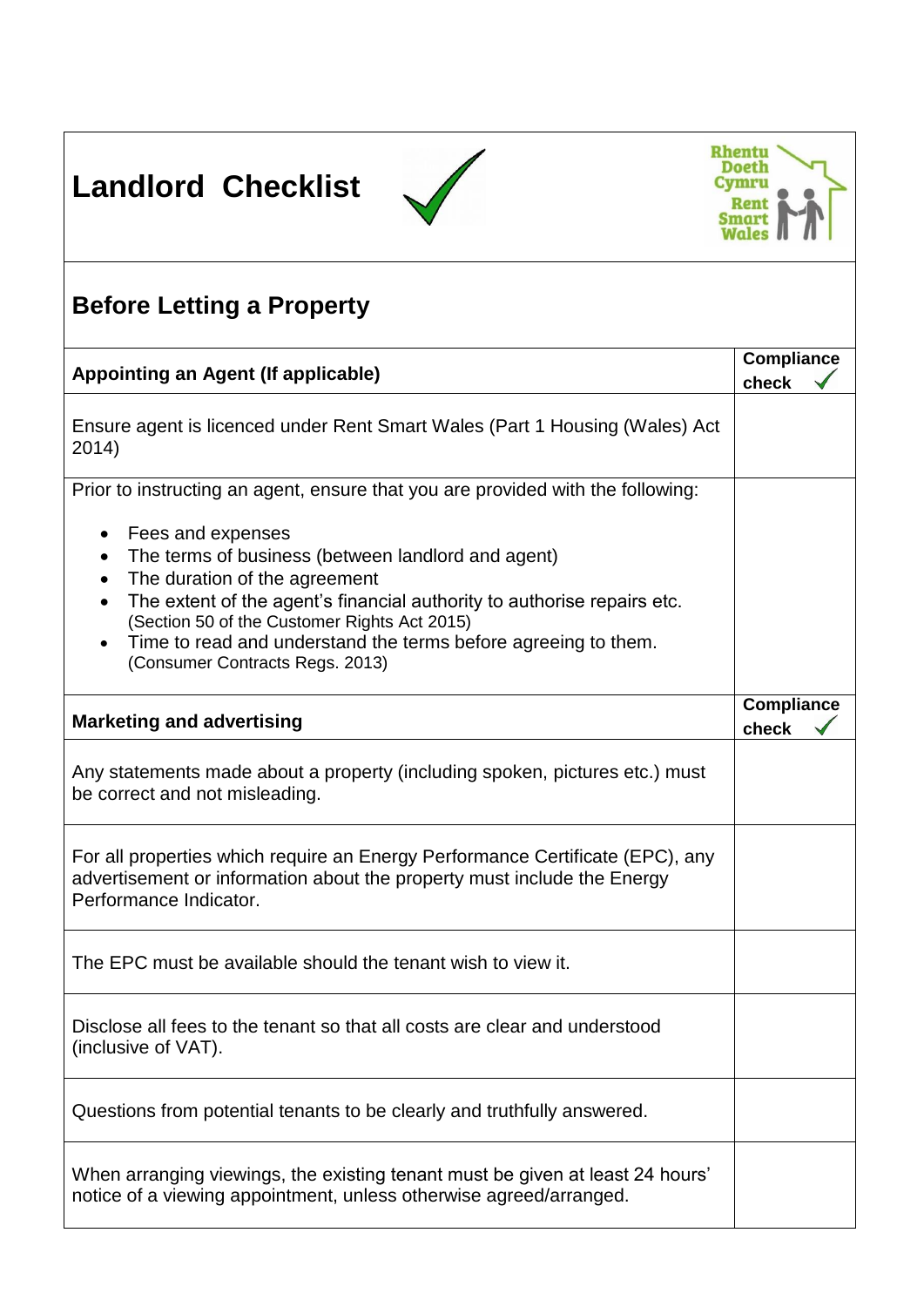## **Setting Up a Tenancy**

| <b>Reference Checks - Requirements</b>                                                                                                                                                                                                                                                                                                                                                                                                                          | <b>Compliance</b>          |  |
|-----------------------------------------------------------------------------------------------------------------------------------------------------------------------------------------------------------------------------------------------------------------------------------------------------------------------------------------------------------------------------------------------------------------------------------------------------------------|----------------------------|--|
| Consent must be sought by prospective tenant before undertaking<br>reference/credit checks (Data Protection Act 1998)                                                                                                                                                                                                                                                                                                                                           | check                      |  |
| Equality Act 2010: Prospective tenants must not be treated less favourable<br>than others because of their age, disability, gender, gender identity, race,<br>nationality, religion, sexual orientation or whether they have children or are<br>pregnant.                                                                                                                                                                                                       |                            |  |
| Agreeing the tenancy - Requirements                                                                                                                                                                                                                                                                                                                                                                                                                             | <b>Compliance</b><br>check |  |
| Before the tenant has committed to pay any expense, the tenant must be<br>provided with clear information on:                                                                                                                                                                                                                                                                                                                                                   |                            |  |
| Terms of the Tenancy<br>Length of the tenancy (if a fixed period)<br>Costs for which the tenant will be responsible<br>٠<br>Amount of any security deposit, if applicable.<br>The amount of any holding deposit (reason and terms and conditions)<br>٠<br>Sum payable on signing the tenancy agreement<br>Guarantor requirement (if applicable)<br>٠<br>Methods of payment<br>The procedure to follow when the tenant arranges to sign the tenancy<br>agreement |                            |  |
| Potential tenant must be given sufficient opportunity to read a draft/sample<br>tenancy agreement prior to signing their tenancy agreement.                                                                                                                                                                                                                                                                                                                     |                            |  |
| <b>Tenancy Agreement- Requirements</b>                                                                                                                                                                                                                                                                                                                                                                                                                          | <b>Compliance</b><br>check |  |
| A written tenancy agreement must include:                                                                                                                                                                                                                                                                                                                                                                                                                       |                            |  |
| The rent amount and key terms<br>Frequency of payment<br>Period of the tenancy<br>How any rent increases will be imposed (notice etc.)                                                                                                                                                                                                                                                                                                                          |                            |  |
| <b>Supplementary documentation - Requirements</b>                                                                                                                                                                                                                                                                                                                                                                                                               | <b>Compliance</b><br>check |  |
| To be provided to the tenant, in writing before occupation:                                                                                                                                                                                                                                                                                                                                                                                                     |                            |  |
| Landlords Gas Safety (dated within the last 12 months).<br>Energy Performance Certificate (EPC) (dated within the last 10 years).<br>Any other documentation required.                                                                                                                                                                                                                                                                                          |                            |  |
| <b>Deposits-Requirements</b>                                                                                                                                                                                                                                                                                                                                                                                                                                    | <b>Compliance</b><br>check |  |
| Any security deposit to be protected in a Government-authorised scheme<br>within 30 days of receiving it.                                                                                                                                                                                                                                                                                                                                                       |                            |  |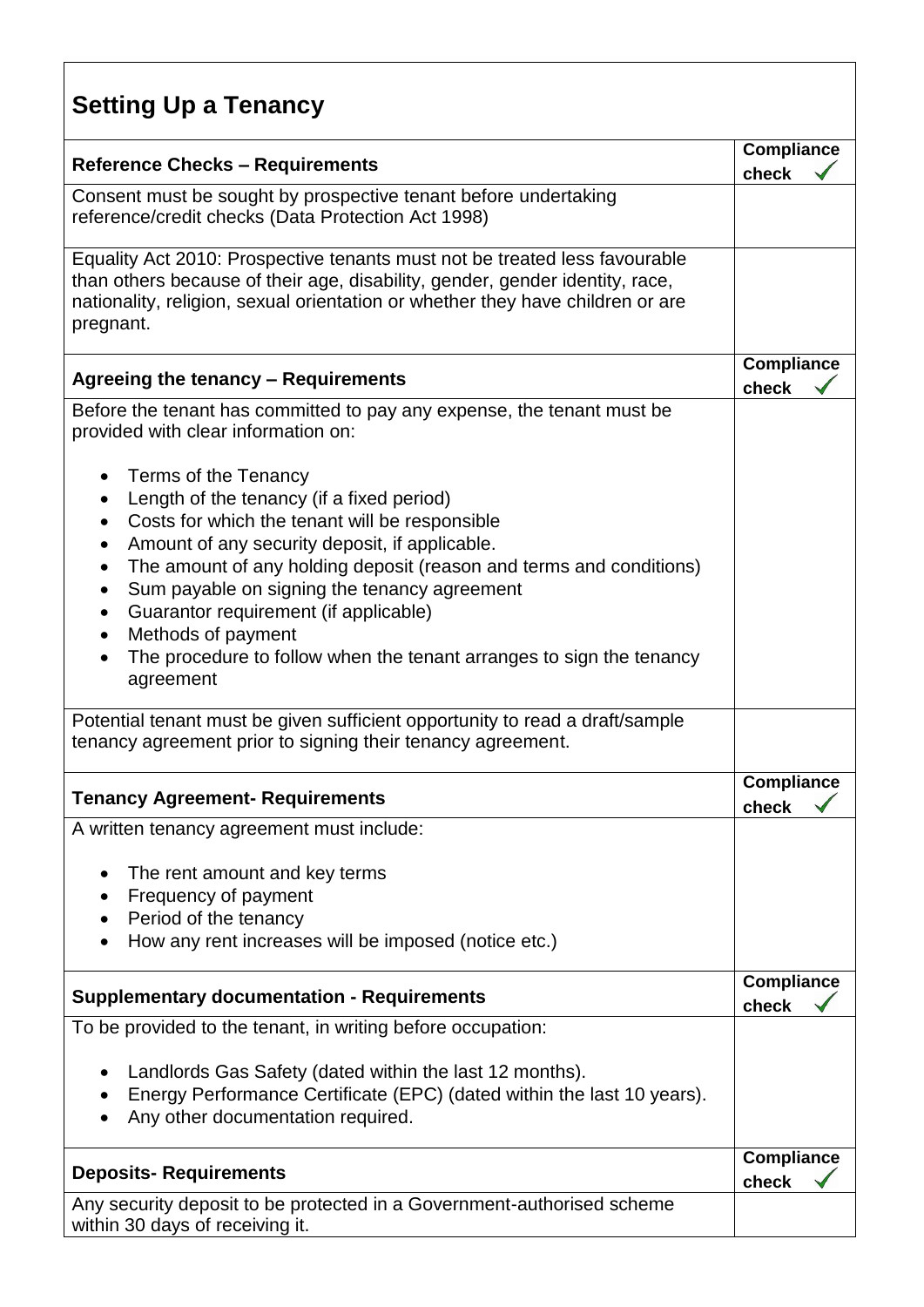|                                                                                                                                                                               | <b>Compliance</b>          |  |
|-------------------------------------------------------------------------------------------------------------------------------------------------------------------------------|----------------------------|--|
| <b>During the Tenancy</b>                                                                                                                                                     | check                      |  |
| Update Welsh Supplier (Welsh Water, in most cases) within 21 days of the<br>start of the new tenancy. Information can be submitted at: www.landlordtap.com                    |                            |  |
| <b>Collecting Rent - Requirements</b>                                                                                                                                         | <b>Compliance</b><br>check |  |
| Rent to be collected through legal means and with regards to the clauses of the<br>tenancy agreement.                                                                         |                            |  |
| The name of business address must be included on any written rent demand.                                                                                                     |                            |  |
| If the rent is paid weekly, a rent book must be provided.                                                                                                                     |                            |  |
| <b>Contact details - Requirements</b>                                                                                                                                         | <b>Compliance</b><br>check |  |
| Provide the tenant with the landlord's name and address with 21 days of being<br>requested.                                                                                   |                            |  |
| Access to the property - Requirements                                                                                                                                         | <b>Compliance</b><br>check |  |
| Tenants to be given 24 hours' notice in writing requesting access to the<br>property                                                                                          |                            |  |
| Tenants have a right to peaceful enjoyment.                                                                                                                                   |                            |  |
| Forced entry must only be considered in an emergency or if there is reason to<br>believe the property has been abandoned by the tenant.                                       |                            |  |
| <b>Property Conditions</b>                                                                                                                                                    | <b>Compliance</b><br>check |  |
| Property to be kept in safe condition. Any local authority demands (HHSRS)<br>must be acted upon.                                                                             |                            |  |
| Heating Installations (gas, water and electricity) must be kept in working order.                                                                                             |                            |  |
| Electrical wiring and electrical appliances provided to be kept in safe, working<br>condition.                                                                                |                            |  |
| Furniture and furnishings must comply with the minimum fire resistance<br>standards.                                                                                          |                            |  |
| Gas appliances and flues must be checked by a registered Gas Safe engineer<br>(at least every 12 months). Copy of Gas Safety Record to be issued to tenant<br>within 28 days. |                            |  |
| Reasonable care taken to maintain and repair paths, driveways, gutters etc.                                                                                                   |                            |  |
| Any Health and Safety information regarding a property should be passed onto<br>any contractor e.g. asbestos.                                                                 |                            |  |
| Carbon monoxide alarm must be fitted if a new solid fuel burning appliance is<br>installed.                                                                                   |                            |  |
| All requirements regarding HMO's must be adhered to.                                                                                                                          |                            |  |